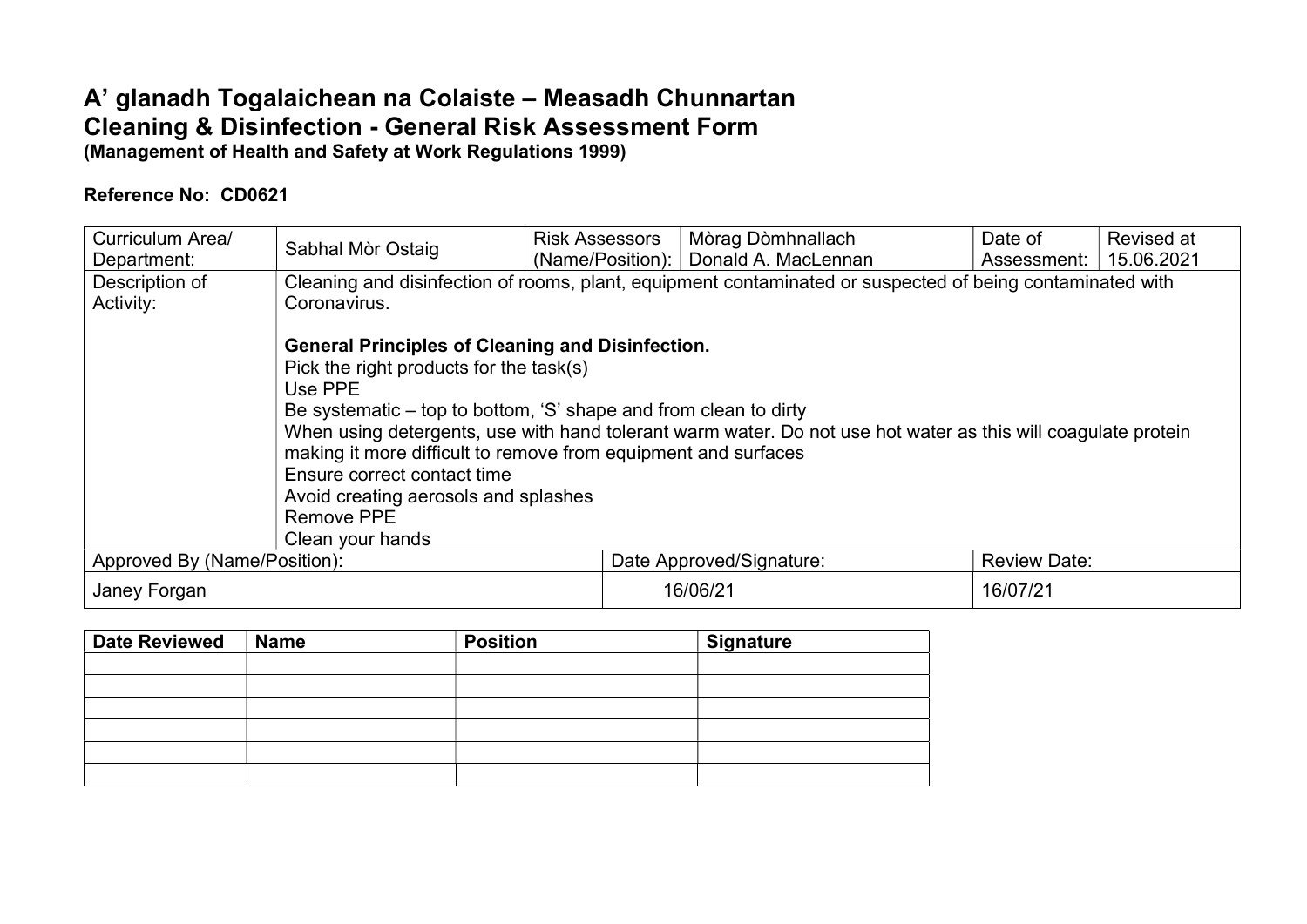| Ref No | Hazard/Harm                                                                                                                                                                                                             |                 | Person at Risk Existing Controls                                                                                                                                                                                                                                                                                                                                                                                                                          | Severity       | Likelihood     | Score<br>Risk   | <b>Further Controls if</b><br>Required                                                                                                                                                                                      | Residual<br>Risk Score | <b>Person to</b><br><b>Action Control</b>       | ate Action<br>Complete<br>Date<br>to Co | Date Action<br>Completed |  |
|--------|-------------------------------------------------------------------------------------------------------------------------------------------------------------------------------------------------------------------------|-----------------|-----------------------------------------------------------------------------------------------------------------------------------------------------------------------------------------------------------------------------------------------------------------------------------------------------------------------------------------------------------------------------------------------------------------------------------------------------------|----------------|----------------|-----------------|-----------------------------------------------------------------------------------------------------------------------------------------------------------------------------------------------------------------------------|------------------------|-------------------------------------------------|-----------------------------------------|--------------------------|--|
| 01     | Hazard<br><b>Medical Fitness</b><br>Harm<br>Risk of employees conducting cleaning and<br>disinfection tasks are not medically fit for the<br>task, or may have Covid-19 and risk<br>transmission to others.             | Staff, visitors | Staff to provide verbal<br>confirmation of fitness to<br>work.<br>Staff to confirm they do<br>not display/have ongoing<br>chest infections, asthma<br>etc.<br>Staff to be physically able<br>to conduct cleaning and<br>disinfection tasks wearing<br>appropriate PPE.<br>Staff instructed not to<br>come into work if not<br>feeling well.<br>Staff briefed on Covid-19<br>symptoms<br>Staff instructed on<br>procedure if become ill<br>whilst at work. | $\overline{4}$ | $\overline{3}$ | $\overline{12}$ | Verbal confirmation<br>required from staff<br>member prior to tasking<br>Staff asked to confirm if<br>vaccinated.<br>Campus based staff<br>asked to take a lateral<br>flow test twice a week to<br>confirm not asymptomatic | 8                      | Hospitality<br>Manager<br>Head of<br>Department |                                         |                          |  |
| 02     | Hazard<br>Personal Protective Equipment (PPE)<br>(LINK)<br>Harm<br>Risk injury/illness (transmission Covid-19)<br>due to ineffective or not wearing appropriate<br>issued PPE during cleaning and disinfection<br>tasks | Staff           | Staff will be given<br>refresher training in<br>donning, use and<br>limitations of PPE<br>provided.<br>PPE should be suitable<br>for the task.<br>PPE should not hinder the<br>mobility and flexibility of<br>the staff member.<br>Supervisory monitoring of<br>staff.                                                                                                                                                                                    | 4 <sup>1</sup> | $\overline{2}$ | 8               | <b>Current Controls</b><br>Adequate                                                                                                                                                                                         | 8                      | Hospitality<br>Manager                          |                                         |                          |  |
|        | $\overline{2}$                                                                                                                                                                                                          | 3               | $\overline{4}$                                                                                                                                                                                                                                                                                                                                                                                                                                            | 5 <sup>5</sup> | 6              | $\overline{7}$  | 8                                                                                                                                                                                                                           | 9                      | 10                                              | 11                                      | 12                       |  |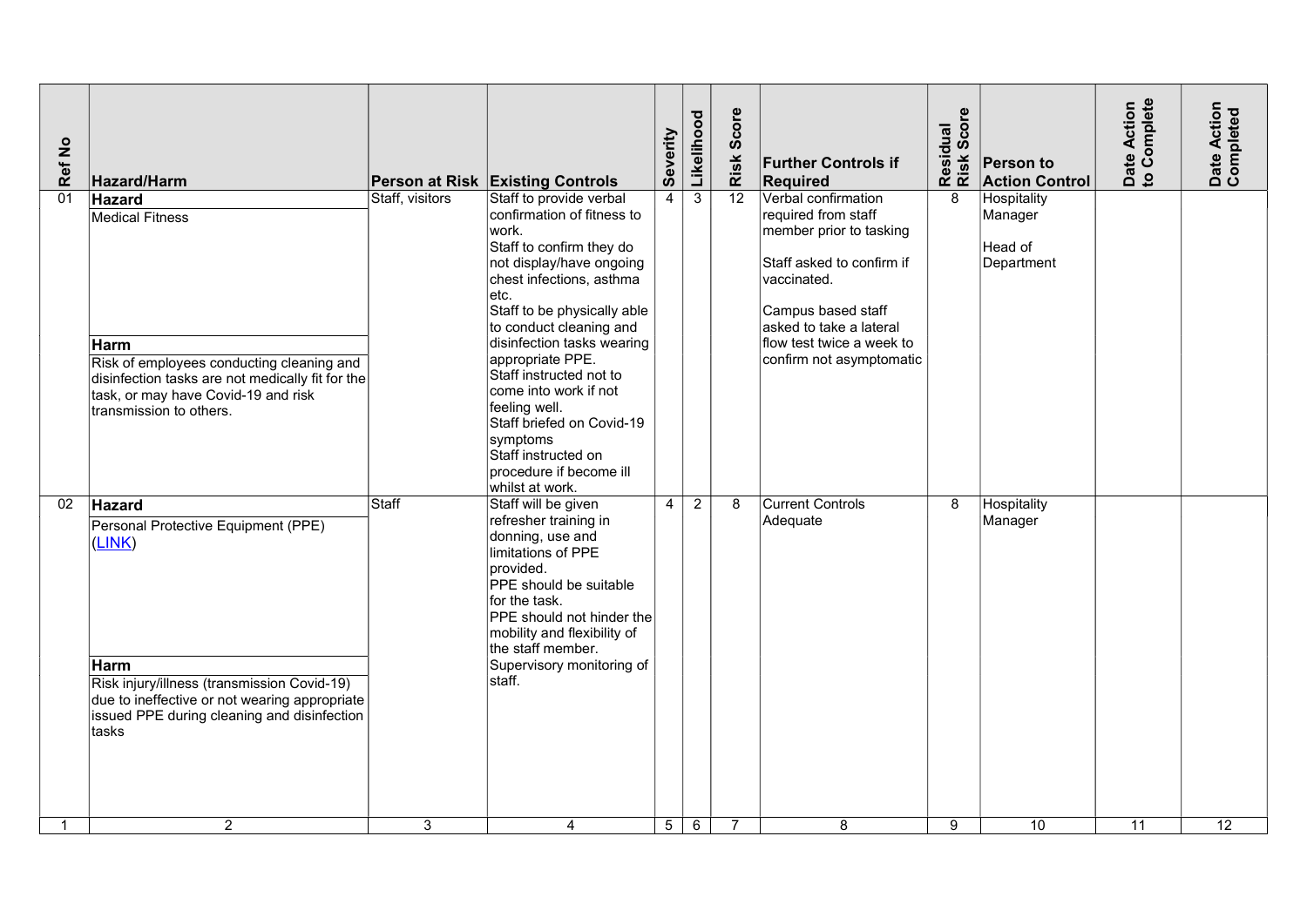| Ref No          | Hazard/Harm                                                                                                                                                      |                                     | Person at Risk Existing Controls                                                                                                                                                                                                                                                                                                                                                                                                             | Severity       | Likelihood     | core<br><sub>v</sub><br>Risk | <b>Further Controls if</b><br>Required                                                                               | Score<br>Residual<br>Risk Scor | <b>Person to</b><br><b>Action Control</b> | Complete<br>Action<br>Date<br>to Co | Date Action<br>Completed |
|-----------------|------------------------------------------------------------------------------------------------------------------------------------------------------------------|-------------------------------------|----------------------------------------------------------------------------------------------------------------------------------------------------------------------------------------------------------------------------------------------------------------------------------------------------------------------------------------------------------------------------------------------------------------------------------------------|----------------|----------------|------------------------------|----------------------------------------------------------------------------------------------------------------------|--------------------------------|-------------------------------------------|-------------------------------------|--------------------------|
| $\overline{03}$ | <b>Hazard</b><br><b>Hazardous Substances</b><br>Harm<br>Risk of injury/illness from hazardous<br>substances employed in the cleaning and<br>disinfection process | Staff<br>Student<br><b>Visitors</b> | Only approved cleaning<br>and disinfection products<br>to be used.<br>PPE provided to all<br>cleaning staff.<br>COSHH Assessment and<br>Safety Data Sheet for all<br>litems and products to be<br>readily available and<br>communicated to staff.<br>Training and supervision<br>for staff including the<br>standard of work required.<br>(cleaning and disinfection<br>procedures, methods and<br>safe working, Covid-safe<br>requirements) | 4 <sup>1</sup> | $\overline{2}$ |                              | Additional training on use<br>of fogging machines,<br>wearing of PPE, restricted<br>access to rooms after<br>fogging | 6                              | Head of<br>Department                     |                                     |                          |
| 04              | Hazard<br><b>Cross Contamination</b><br><b>Harm</b>                                                                                                              | Staff<br>Student<br><b>Visitors</b> | Waste materials, single<br>use cloths etc. to be<br>disposed of as clinical<br>waste.<br>Used single use PPE to<br>be disposed of as clinical<br>waste.<br>Clearly marked bins for<br>disposal of PPE.<br>Instructions on changing<br><b>PPE</b> between different                                                                                                                                                                           | $\vert$ 4      | 2              | 8                            | <b>Current Controls</b><br>Adequate                                                                                  | 8                              | Head of<br>Department                     |                                     |                          |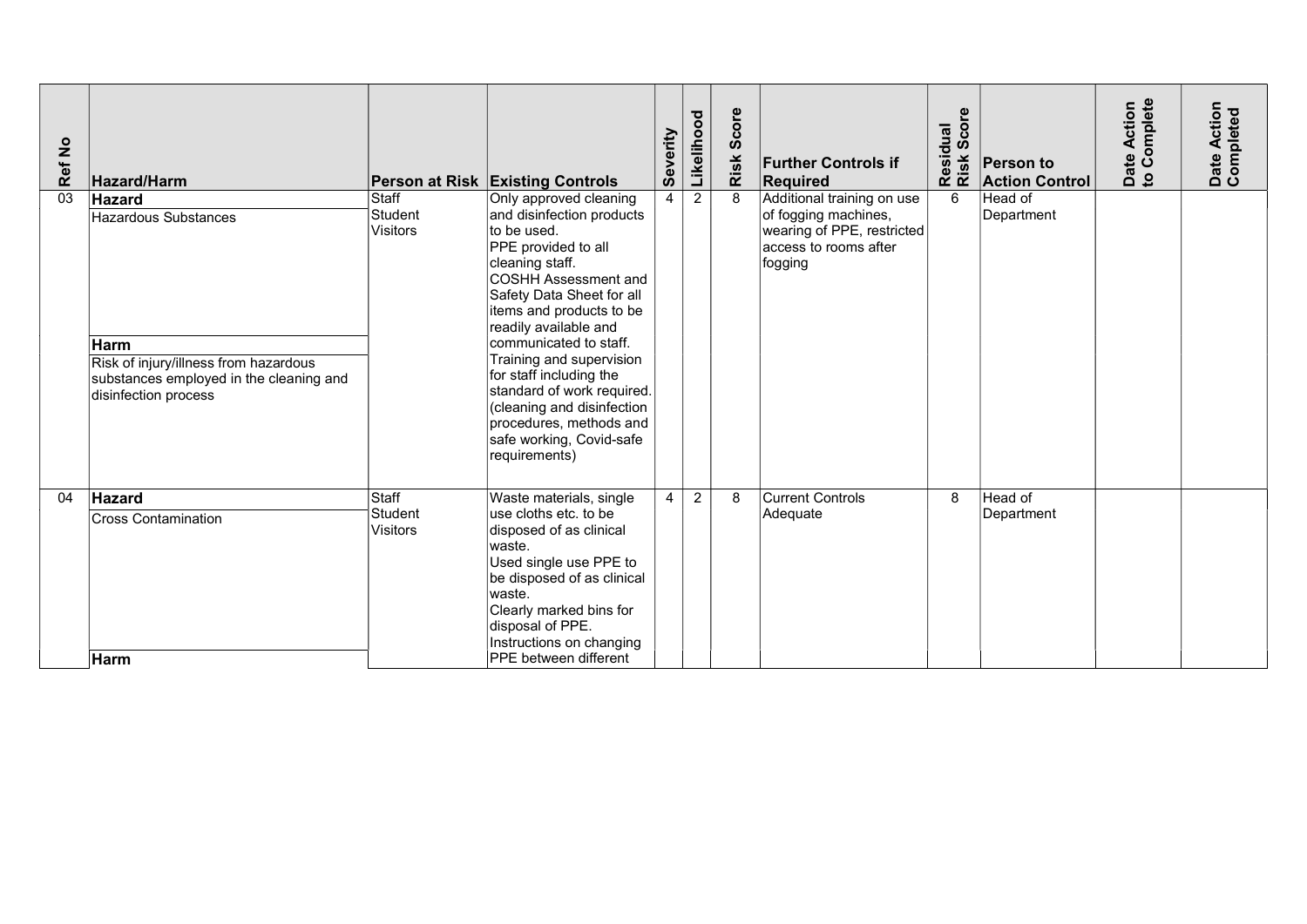|               | Risk of injury/illness due to cross<br>contamination, ie. Re-use of single use<br>cloths, contaminated PPE, waste materials |                              | rooms / in laundry<br>between dirty and clean<br>litems.<br>No unauthorised<br>personnel permitted to<br>enter areas which have<br>Inot been cleaned and<br>disinfected.<br>Washing and showering<br>facilities for staff provided. |                |                |           |                                                                                                                                                                                                            |                  |                                           |                       |                          |
|---------------|-----------------------------------------------------------------------------------------------------------------------------|------------------------------|-------------------------------------------------------------------------------------------------------------------------------------------------------------------------------------------------------------------------------------|----------------|----------------|-----------|------------------------------------------------------------------------------------------------------------------------------------------------------------------------------------------------------------|------------------|-------------------------------------------|-----------------------|--------------------------|
|               | $\overline{2}$                                                                                                              | 3                            | 4                                                                                                                                                                                                                                   | 5 <sup>1</sup> | 6              |           | 8                                                                                                                                                                                                          | 9                | 10 <sup>°</sup>                           | 11                    | 12                       |
| $\frac{1}{2}$ |                                                                                                                             |                              |                                                                                                                                                                                                                                     |                | Likelihood     | core<br>ທ |                                                                                                                                                                                                            | Score<br>esidual |                                           | omplete<br>ction<br>⋖ | Date Action<br>Completed |
| Ref           | Hazard/Harm                                                                                                                 |                              | <b>Person at Risk Existing Controls</b>                                                                                                                                                                                             | Severity       |                | Risk      | <b>Further Controls if</b><br><b>Required</b>                                                                                                                                                              | Resia<br>Risk    | <b>Person to</b><br><b>Action Control</b> | Date<br>to Co         |                          |
| 05            | Hazard<br>Cleaning & Disinfection of bedrooms.<br>Harm                                                                      | Staff<br>Student<br>Visitors | Where practicable, keep<br>affected area closed and<br>secure for 72 hours, wait<br>until this time has passed<br>for cleaning as the<br>amount of virus living on<br>surfaces will have                                            | 4              | $\overline{2}$ |           | Use of fogging machines<br>in all bedrooms after use.<br>Additional use of duvet<br>and pillow protectors,<br>which are washed at 60 $^{\circ}$ .<br>Pillows and duvets rotated<br>out of use for 72 hours | 6                | Head of<br>Department                     |                       |                          |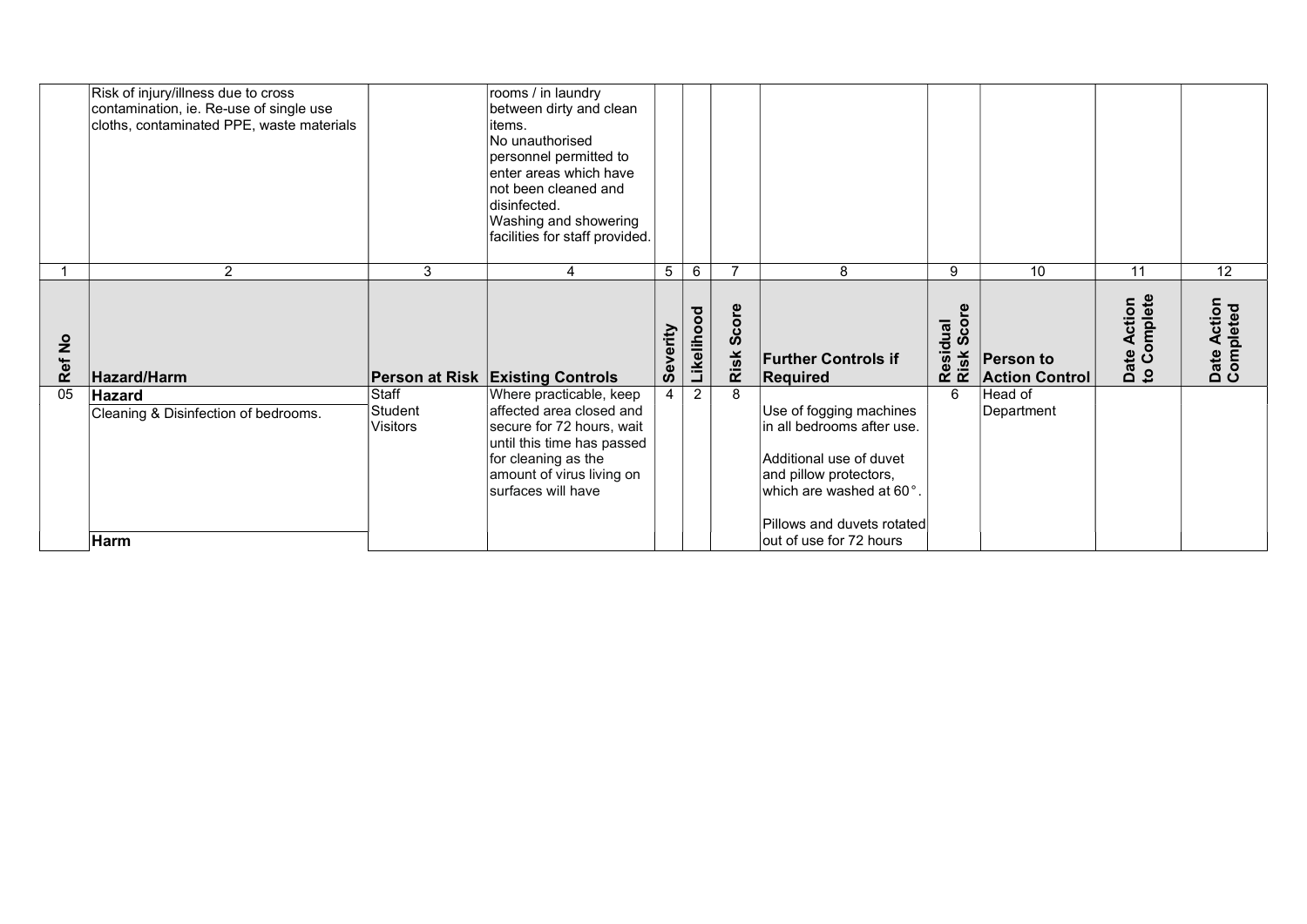|    | Risk of ineffective cleaning allowing<br>continued contamination.<br>Risk of further contamination from others<br>after room is cleaned.                    |                                     | reduced significantly by<br>72 hours.<br>Wear disposable gloves<br>and aprons for cleaning<br>(masks may be required<br>where the risk of airborne<br>contamination during the<br>cleaning process exists.<br>Rooms locked by<br>housekeeping after<br>cleaning, to ensure no<br>other people apart from<br>next guest has access to<br>room.                                                                                                                                                                                                                         |                |                |                | between users, and<br>stored in secure area.<br>Clear procedures for<br>laundry and storage of<br>linen and bedding to<br>ensure no further<br>contamination.<br>Monitoring and spot<br>checks to ensure rules<br>followed.<br>Servicing of rooms only on<br>request; change of<br>bedding only for stays of<br>longer than 5 days.<br>Visitors asked to strip<br>beds and leave bedding<br>and towels in bag<br>provided, |   |                       |    |    |
|----|-------------------------------------------------------------------------------------------------------------------------------------------------------------|-------------------------------------|-----------------------------------------------------------------------------------------------------------------------------------------------------------------------------------------------------------------------------------------------------------------------------------------------------------------------------------------------------------------------------------------------------------------------------------------------------------------------------------------------------------------------------------------------------------------------|----------------|----------------|----------------|----------------------------------------------------------------------------------------------------------------------------------------------------------------------------------------------------------------------------------------------------------------------------------------------------------------------------------------------------------------------------------------------------------------------------|---|-----------------------|----|----|
| 06 | Hazard<br>Cleaning & Disinfection of public spaces<br>including teaching rooms.<br>Harm<br>Risk of ineffective cleaning allowing<br>continued contamination | Staff<br>Student<br><b>Visitors</b> | Spray Arpax A4 onto<br>surfaces and allow<br>contact time depending on<br>the degree of soiling or<br>contamination, allow<br>sufficient time for the<br>product to penetrate.<br>Using a disposable cloth,<br>agitate the surface rinsing<br>in warm water, then wipe<br>away with a clean cloth or<br>absorbent paper.<br>Ensure frequently touched<br>areas and surfaces, such<br>as bathrooms, grab-rails<br>in corridors and stairwells<br>and door handles are<br>cleaned and disinfected<br>Teaching rooms cleaned<br>during breaks and after<br>use each day. | $\overline{4}$ | $\overline{2}$ | 8              | Monitor Controls - Spot<br>checks that cleaning<br>carried out to sufficient<br>level.<br>Ensure have up-to-date<br>daily task list by room /<br>building for cleaning<br>teams, with sign-off for<br>when work is completed.                                                                                                                                                                                              | 6 | Head of<br>Department |    |    |
| 1  | $\overline{2}$                                                                                                                                              | 3                                   | 4                                                                                                                                                                                                                                                                                                                                                                                                                                                                                                                                                                     | 5 <sup>5</sup> | 6              | $\overline{7}$ | 8                                                                                                                                                                                                                                                                                                                                                                                                                          | 9 | 10                    | 11 | 12 |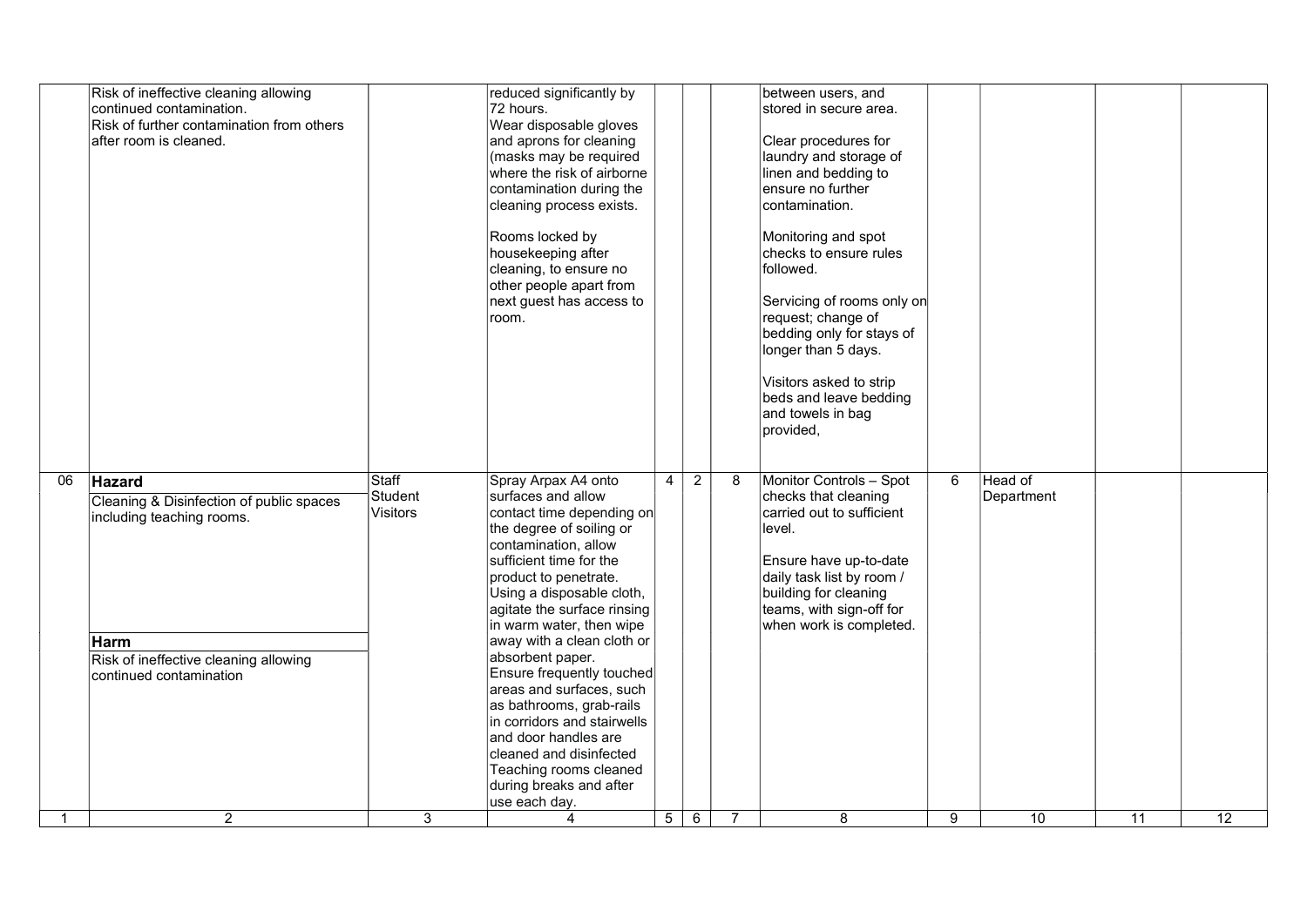| Ref No | Hazard/Harm                                                                                                 |                                     | Person at Risk Existing Controls                                                                                                                                                                                                                                                                                                                                              | Severity        | Likelihood          | Score<br>Risk   | <b>Further Controls if</b><br>Required          | Residual<br>Risk Score | Person to<br><b>Action Control</b>                     | Date Action<br>to Complete | Date Action<br>Completed |  |
|--------|-------------------------------------------------------------------------------------------------------------|-------------------------------------|-------------------------------------------------------------------------------------------------------------------------------------------------------------------------------------------------------------------------------------------------------------------------------------------------------------------------------------------------------------------------------|-----------------|---------------------|-----------------|-------------------------------------------------|------------------------|--------------------------------------------------------|----------------------------|--------------------------|--|
| 07     | Hazard<br>Removal of Waste<br>Harm<br>Risk of cross contamination or re-<br>contaminating surfaces          | Staff<br>Student<br><b>Visitors</b> | Wear appropriate PPE<br>(gloves and apron)<br>Ensure all waste single<br>use cloths, paper towels,<br>PPE are double bagged<br>before placing in general<br>waste.<br>All waste from a known<br>contaminated area should<br>be disposed of by placing<br>into Clinical Waste bags,<br>stored in Clinical Waste<br>bins and disposed of<br>through the approved<br>contractor. | $\overline{4}$  | $\overline{\omega}$ | $\overline{12}$ | Staff Briefing<br><b>Supervisory Monitoring</b> | 8                      | Head of<br>Department<br>Head of Estates<br>& Services |                            |                          |  |
| 08     | Hazard<br>Hygiene<br>Harm<br>Risk of personal contamination due to poor<br>hygiene practices and procedures | Staff                               | Training of cleaning staff<br>on wearing and disposal<br>of PPE.<br>Wash hands effectively<br>before commencing task<br>and donning PPE.<br>Maintain good hygiene<br>practices during task.<br>Wash hands after<br>removing PPE.<br>Disposal of PPE after use<br>in clinical waste bags<br>Use hand rub                                                                       | 4               | 3 <sup>1</sup>      | $\overline{12}$ | Staff Briefing<br><b>Supervisory Monitoring</b> | 8                      | Head of<br>Department                                  |                            |                          |  |
| -1     | 2                                                                                                           | 3                                   | $\overline{4}$                                                                                                                                                                                                                                                                                                                                                                | $5\phantom{.0}$ | 6                   | $\overline{7}$  | 8                                               | 9                      | $\overline{10}$                                        | 11                         | $\overline{12}$          |  |